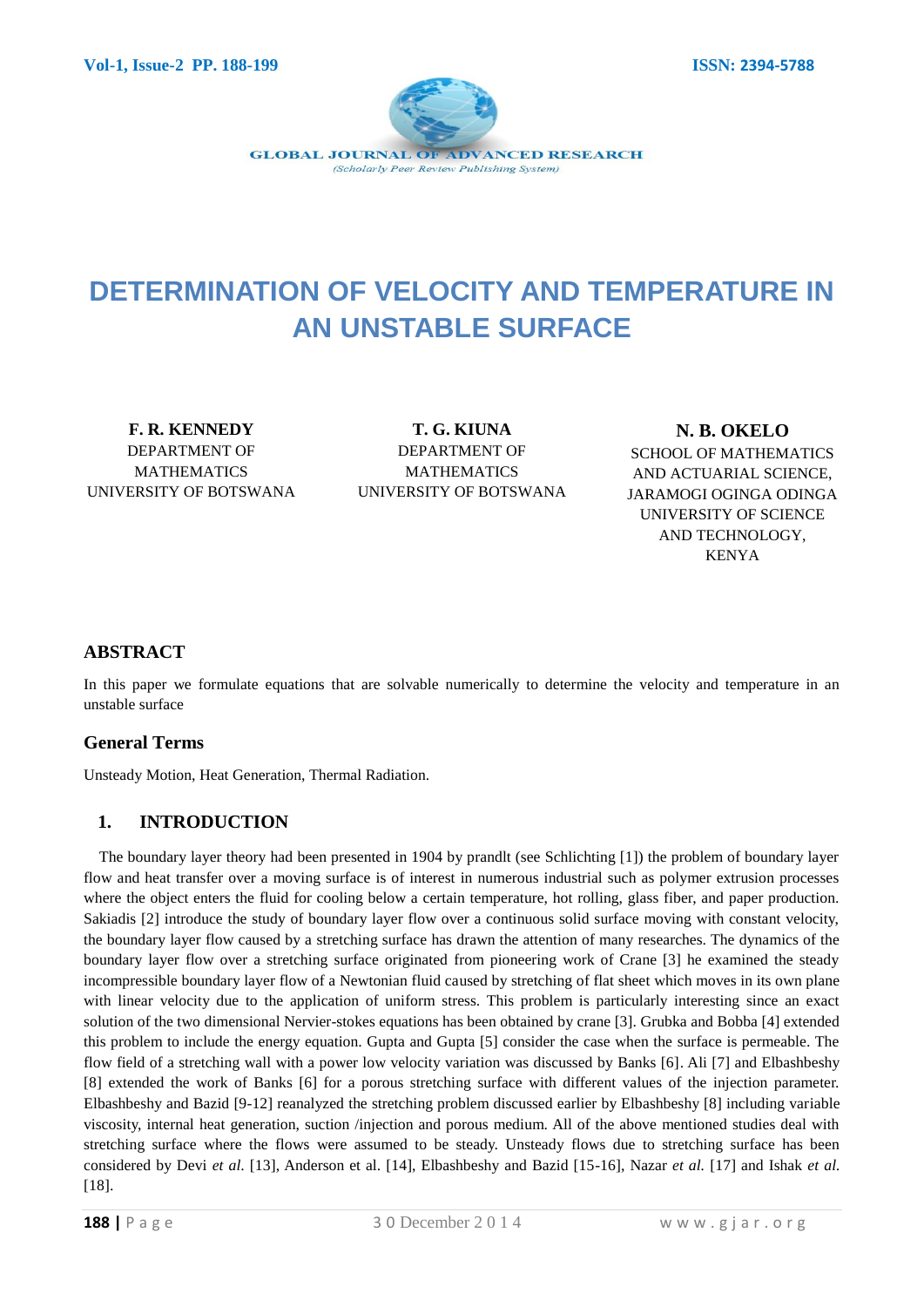

**GLOBAL JOURNAL OF ADVANCED RESEARCH** (Scholarly Peer Review Publishing System)

Nanofluid is described as a fluid in which solid nanoparticles with the length scales of 1-100 nm are suspended in conventional heat transfer basic fluid. These nanoparticles enhance thermal conductivity and convective heat transfer coefficient of the base fluid significantly. Conventional heat transfer fluids such as oil, water and ethylene glycol mixture are poor heat transfer fluids because the thermal conductivity affects the heat transfer coefficient between the heat transfer medium and the heat transfer surface. Therefore numerous methods have been taken to improve the thermal conductivity of these fluids by suspending nano/micro sized particle materials in liquids. The term nanofluid refers to fluids in which nano-scale particles are suspended in the base fluid and it has been suggested by Choi [19]. There are many studies on the mechanism behind the enhanced heat transfer characteristics using nanofluids. The collection of papers on this topic is included in the book by Das *et. al.* [20] and in the review papers by Azizah *et al*. [21], Aminreza *et al.* [22], Nazar *et al.* [23] and Hamad [24], Oztop *et al*.[25] and Yacob *et al.* [26].

## **2. FORMULATION OF THE PROBLEM**

Consider an unsteady, laminar, and incompressible nanofluid on a continuous moving surface. The fluid is a water based nanofluid containing three type of nanoparticles, either Cu (Copper) or Ag (Silver) or Al2O3 (Aluminum oxide). The nanoparticles are assumed to have a uniform shape and size. Moreover, it is assumed that both the fluid phase and nanoparticles are in thermal equilibrium state. As shown in fig. (1) the *x-*axis runs along the surface, and the *y*-axis is perpendicular to it.



*Fig (1). physical model and coordinate system.*

The conservation equations for the unsteady boundary layer are

$$
\frac{\partial u}{\partial x} + \frac{\partial v}{\partial y} = 0 \tag{1}
$$

$$
\frac{\partial u}{\partial t} + u \frac{\partial u}{\partial x} + v \frac{\partial u}{\partial y} = \left(\frac{\mu_{\eta f}}{\rho_{\eta f}}\right) \frac{\partial^2 u}{\partial y^2}
$$
\n(2)

$$
\frac{\partial T}{\partial t} + u \frac{\partial T}{\partial x} + v \frac{\partial T}{\partial y} = \alpha_{nf} \frac{\partial^2 T}{\partial y^2} + Q \frac{T - T_{\infty}}{(\rho c_p)_{nf}} - \frac{1}{(\rho c_p)_{nf}} \frac{\partial q_r}{\partial y}
$$
(3)

Subjected to the boundary conditions

$$
u = U_w, \quad v = v_w, \quad T = T_w, \quad \text{at } y = 0
$$
  

$$
u = 0, \quad v = 0, \quad T = T_w, \quad \text{as } y \to \infty
$$
  
(4)

Where *u* and *v* are velocity components in the *x* and *y* directions, respectively, *t* is the time,  $\mu_{nf}$  is the nanofluid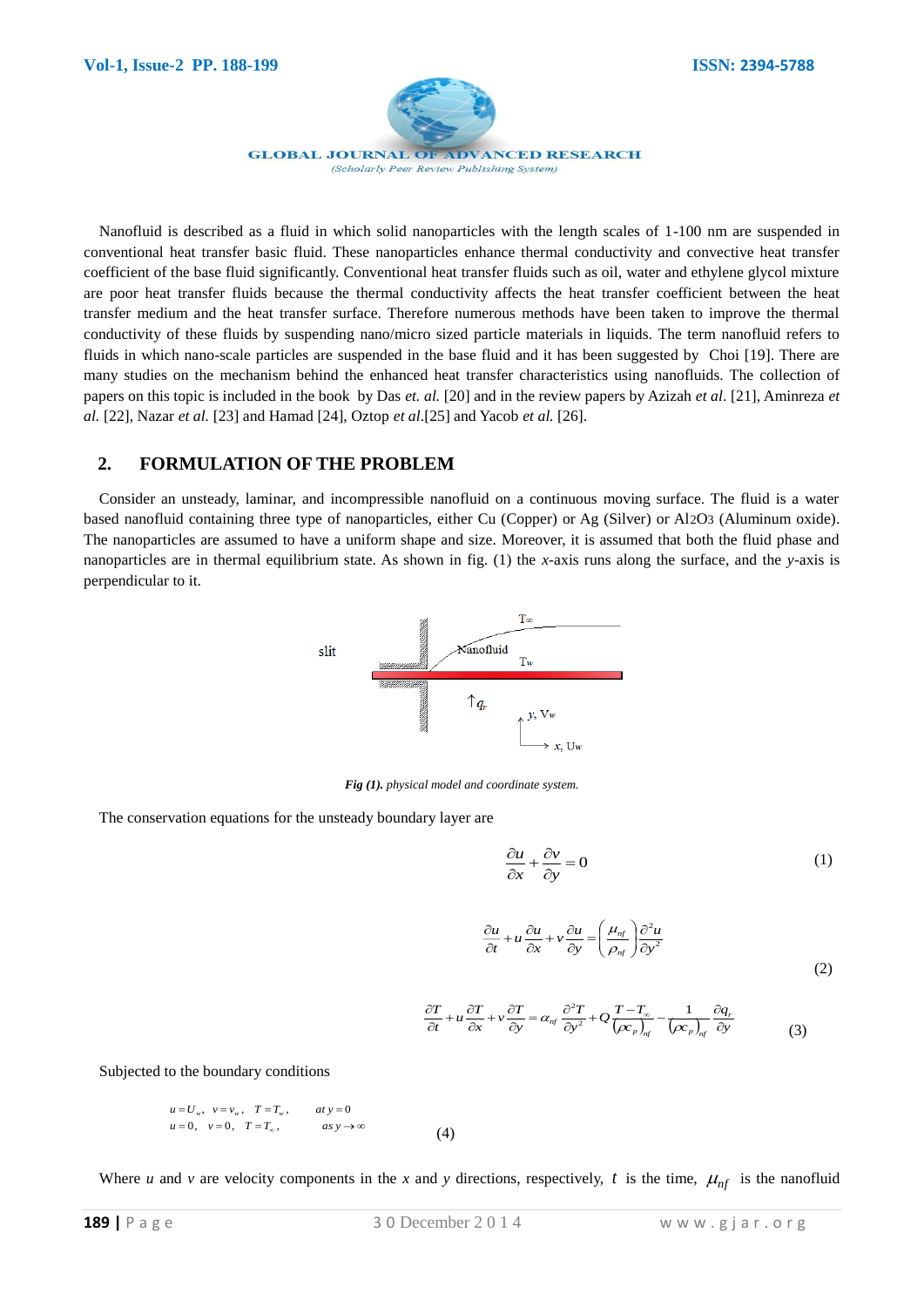

dynamic viscosity,  $\rho_{nf}$  is the density of the nanofluid, *T* is the temperature of the nanofluid,  $\alpha_{nf}$  is the thermal diffusion of the nanofluid*, Q* is the heat source or sink, *C <sup>p</sup>* specific heat of the nanofluid, *T* is the temperature of the nanofluid,  $T_w$  is the surface temperature, and  $T_\infty$  is ambient temperature, and  $q_r$  is the radiative heat flux.

The fluid is considered to be gray, absorbing-emitting radiation but non-scattering medium and the Rosselond approximation is used to describe the radiative heat flux in the energy equation (3). By using Rosseland approximation for radiation radiative heat flux is simplified as

$$
q_r = -\frac{4\sigma}{3\alpha} \frac{\partial T^4}{\partial y} \tag{5}
$$

Where  $\sigma$  and  $\alpha$  are the Stefen-Boltzman constant and the mean absorption coefficient respectively. assuming that the temperature differences within the flow are such that the term  $T<sup>4</sup>$  may be expressed as a linear function of temperature. Hence, expanding  $T^4$  in a Taylor series about  $T_{\infty}$  and neglecting higher order terms we get

$$
T^4 \cong 4TT_\infty^3 - 3T_\infty^4 \tag{6}
$$

Using equation (5) and (6) in the energy equation (3) becomes

$$
\frac{\partial T}{\partial t} + u \frac{\partial T}{\partial x} + v \frac{\partial T}{\partial y} = \alpha_{nf} \frac{\partial^2 T}{\partial y^2} + \frac{16\sigma T_*^3}{3\alpha (\alpha_r)_{nf}} \frac{\partial^2 T}{\partial y^2} + \frac{Q}{(\alpha_r)_{nf}} (T - T_*)
$$
\n(7)

It is assumed that the velocity of the surface  $U_w$  and the surface temperature  $T_w$  are of the form

$$
U_w(x,t) = \frac{ax}{(1-\gamma)}, \qquad T_w(x,t) = T_\infty + \frac{bx}{(1-\gamma)}
$$
(8)

Where *a, b* and *γ* are constants. The properties of nanofluid are defined as follows (see [16]).

$$
\mu_{nf} = \frac{\mu_f}{(1-\phi)^{2.5}}, \quad \rho_{nf} = (1-\phi)\rho_f + \phi\rho_s, \quad \alpha_{nf} = \frac{k_{nf}}{(\rho C_p)_{nf}}
$$

$$
(\rho C_p)_{nf} = (1-\phi)(\rho C_p)_{f} + \phi(\rho C_p)_{s}, \quad \frac{k_{nf}}{k_f} = \frac{(k_s + 2k_f) - 2\phi(k_f - k_s)}{(k_s + 2k_f) + \phi(k_f - k_s)}
$$

where  $\phi$  is nanoparticle volume fraction, it is worth mentioning that the study reduces to those of a viscous or regular fluid when  $(\phi = 0)$ .

We look for similarity solution of eqs (1,2,and 7) subjected to the boundary conditions (4) of the following form

$$
\eta = \sqrt{\frac{a}{\nu_f (1 - \gamma)}} y, \quad \psi = \sqrt{\frac{a \nu_f}{(1 - \gamma)}} x f(\eta), \quad \theta(\eta) = \frac{T - T_{\infty}}{T_{\infty} - T_{\infty}}
$$
(9)

where  $\eta$  is the similarity variable and  $\theta$  is the dimensionless temperature,  $U_f$  is the kinamatic viscosity of the base (water), and  $\psi$  is the stream function, which defined as  $u = \frac{\partial \psi}{\partial y}$  and  $v = -\frac{\partial \psi}{\partial x}$  $\frac{\partial \psi}{\partial y}$  and  $v = -\frac{\partial}{\partial z}$  $=\frac{\partial \psi}{\partial t}$  and  $v=-\frac{\partial \psi}{\partial t}$  which satisfies equation (1), substituting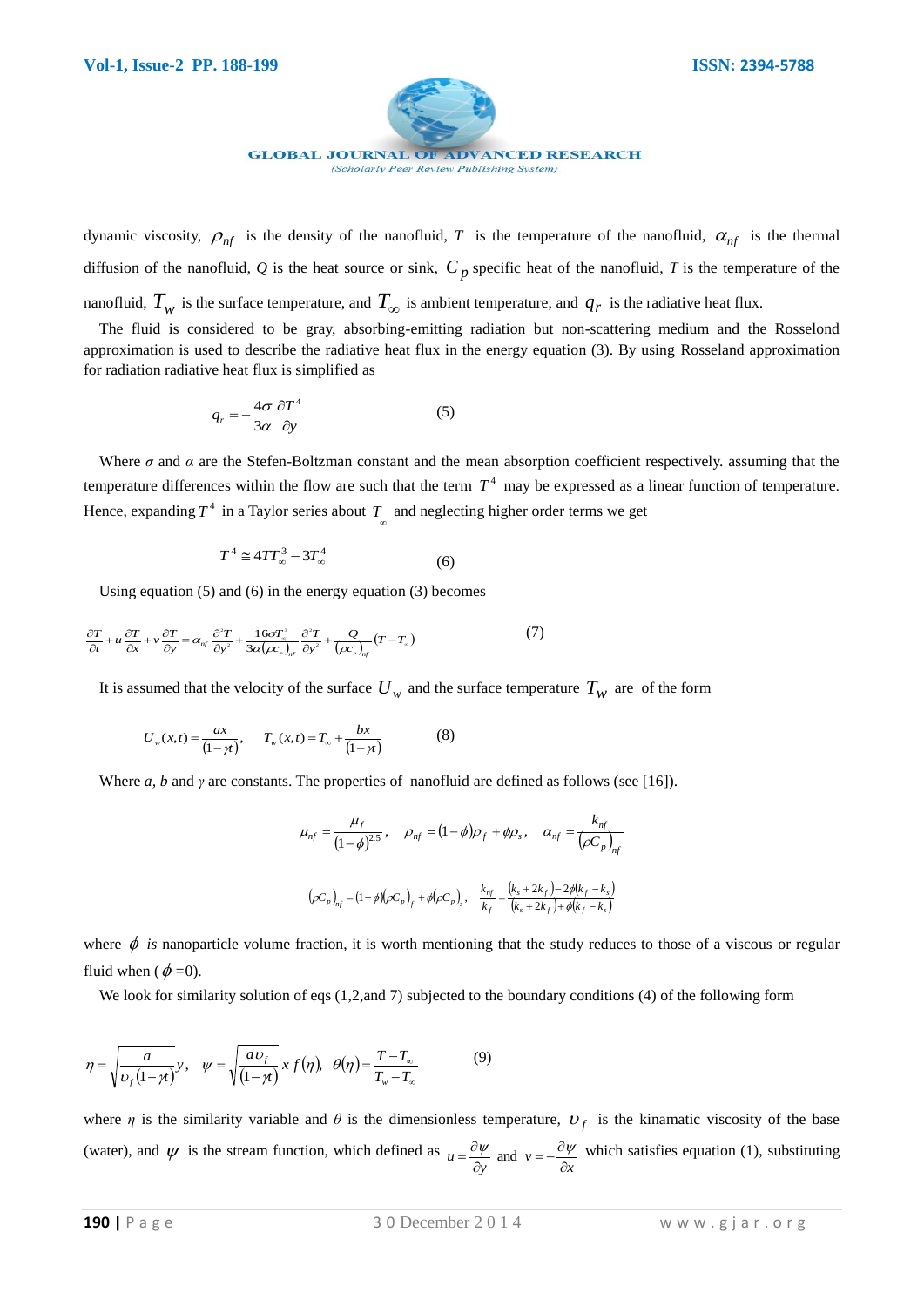

(9) into eqs. (2) and (7) we obtain

$$
\left(\frac{1}{B}\right)f''' + ff'' - f'^2 - A\left(f' + \frac{\eta}{2}f''\right) = 0\tag{10}
$$

 $\frac{\partial H}{\partial M}\Big| + \Big(\frac{\partial}{M}\Big)\theta + f\theta' - f'\theta - A\Big(\theta + \frac{\eta}{2}\theta'\Big) = 0$  $\left(\frac{4R}{M}\right) + \left(\frac{\delta}{M}\right)\theta + f\theta' - f'\theta - A\left(\theta + \frac{\eta}{2}\theta'\right) =$  $\left(\theta+\frac{\eta}{2}\theta'\right)$  $\partial \theta + f \theta' - f' \theta - A \left( \theta + \frac{\eta}{2} \theta' \right)$  $\left(\frac{\delta}{\rm M}\right)$ ſ  $\frac{1}{\ln \frac{C}{C}}$ ┨ Ŀ Г  $\frac{\theta''}{p_r} \left[ L + \frac{4R}{3M} \right] + \left( \frac{\delta}{M} \right) \theta + f \theta' - f' \theta - A \left( \theta + \frac{\eta}{2} \theta \right)$ (11)

The boundary condition (4) become

$$
f_{(0)} = f_w, \t f'_{(0)} = 1 \t \theta_{(0)} = 1
$$

and

$$
f'_{(\infty)} = 0, \qquad \theta_{(\infty)} = 0 \tag{12}
$$

$$
B = (1 - \phi)^{2s} \left( 1 - \phi + \phi \frac{\rho_s}{\rho_f} \right), \quad M = \left( 1 - \phi + \phi \frac{(\rho C_p)_s}{(\rho C_p)_f} \right) \text{ and } L = \frac{\left( \frac{k_{sf}}{k_f} \right)}{\left( 1 - \phi + \phi \frac{(\rho C_p)_s}{(\rho C_p)_f} \right)}, \quad A = \left( \frac{\gamma}{a} \right)
$$

where

is the unsteadiness parameter ,

$$
R = \frac{4\sigma T_{\infty}^{3}}{\alpha k_{f}}
$$
 is the radiation parameter,  $\delta = \frac{Qx}{U_{w}(\rho c_{p})}$  is the heat source parameter and  
\n
$$
fw = -V_{w}\sqrt{\frac{1-\gamma t}{aU_{f}}}
$$
 is the section/injection parameter

number,

## **3. NUMERICAL SOLUTIONS AND RESULTS**

We first convert the Equations (10) and (11) to a system of differential equations of first order, by using

$$
S_1 = f
$$
,  $S_2 = f'$ ,  $S_3 = f''$ ,  $S_4 = \theta$ ,  $S_5 = \theta'$ 

$$
S'_{1} = S_{2}
$$
  
\n
$$
S'_{2} = S_{3}
$$
  
\n
$$
S'_{3} = B \Big[ S_{2}^{2} - S_{1} S_{3} + A (S_{2} + \frac{1}{2} \eta S_{3}) \Big]
$$
  
\n
$$
S'_{4} = S_{5}
$$
  
\n
$$
S'_{5} = \Bigg( \frac{3p_{r} M}{4R + 3ML} \Bigg) \Bigg[ S_{2} S_{4} - S_{1} S_{5} + A (S_{4} + \frac{1}{2} \eta S_{5}) - \Bigg( \frac{\delta}{M} \Bigg) S_{4} \Bigg]
$$
\n(13)

Subjected to the initial conditions

$$
S_1(0) = fw
$$
,  $S_2(0) = 1$ ,  $S_3(0) = m$ ,  $S_4(0) = 1$ ,  $S_5(0) = n$  (14)

where *m* and *n* are unknown to be determined as a part of the numerical solution.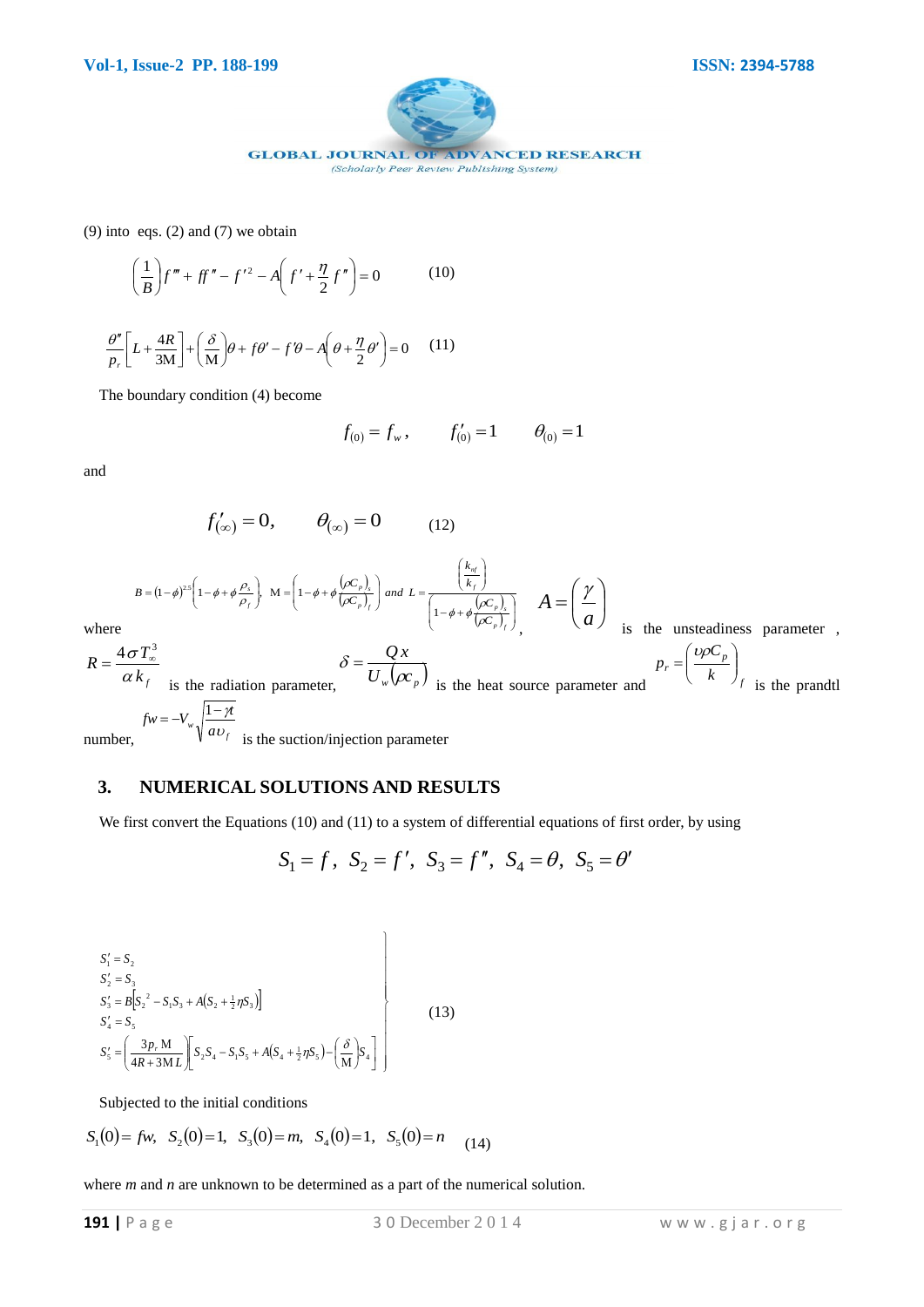

Using mathematica, a function (F) has been defined such that  $F[m, n]$ :=NDSolve [system (13),(14)], The value of *m* and *n* are determined upon solving the equations,  $S2(m\alpha x) = 0$ , and  $S4(m\alpha x) = 0$  to get the solution, NDSolve first searches for initial conditions that satisfy the equations, using a combination of Solve and a procedure much like Find Root. once *m* and *n* are determined the system (13) and (14) is closed, it can be solved numerically using the NDSolve function.





**Fig (2)**. The Temperature profiles with increasing of unsteadiness parameter (A).



**Fig (3)**. The Velocity profiles with increasing of suction parameter (fw).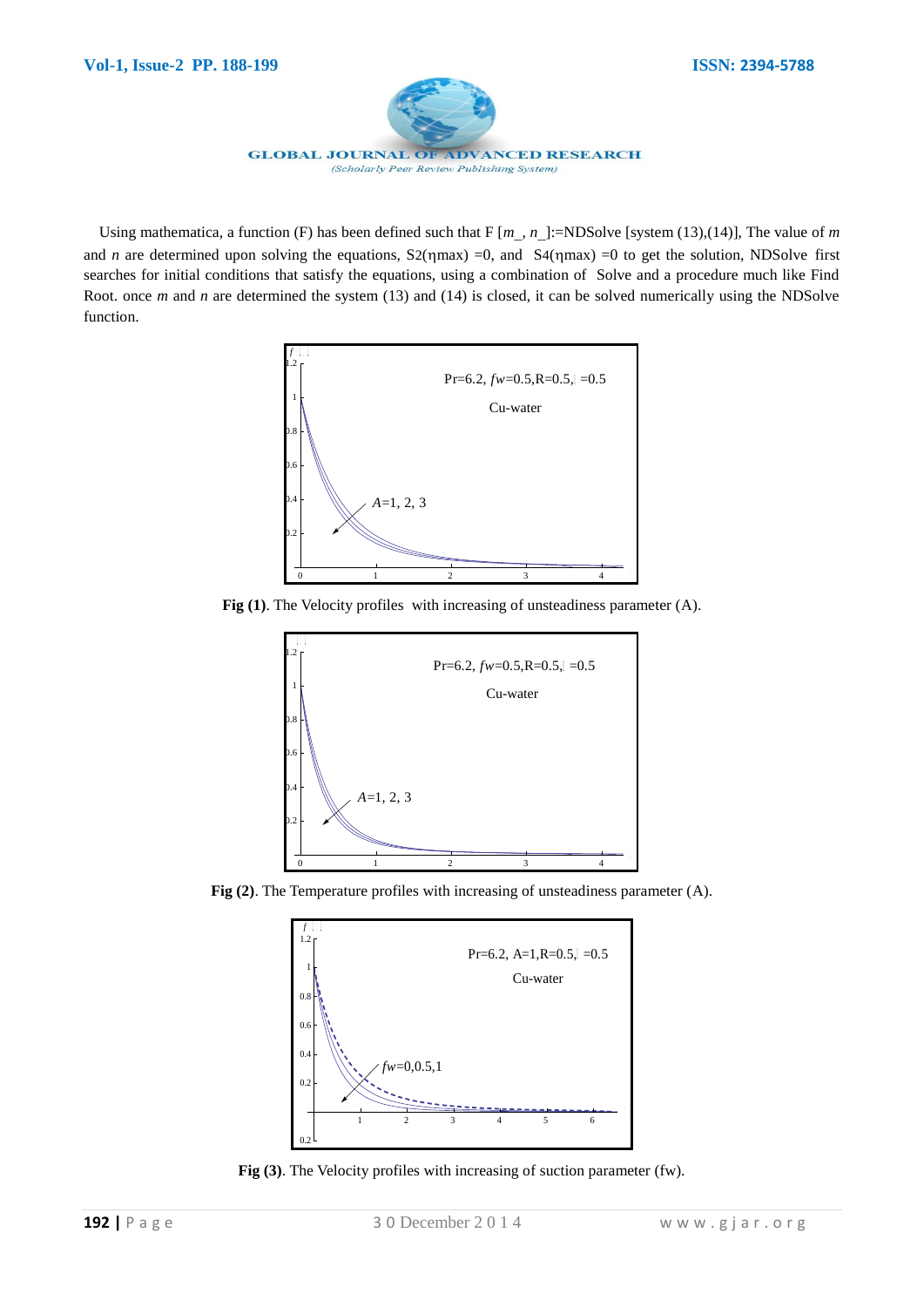



**Fig (4)**. The Temperature profiles with increasing of suction parameter (fw).





**Fig (6)**. The Temperature profiles with increasing of nanoparticle volume fraction ( $\phi$ ).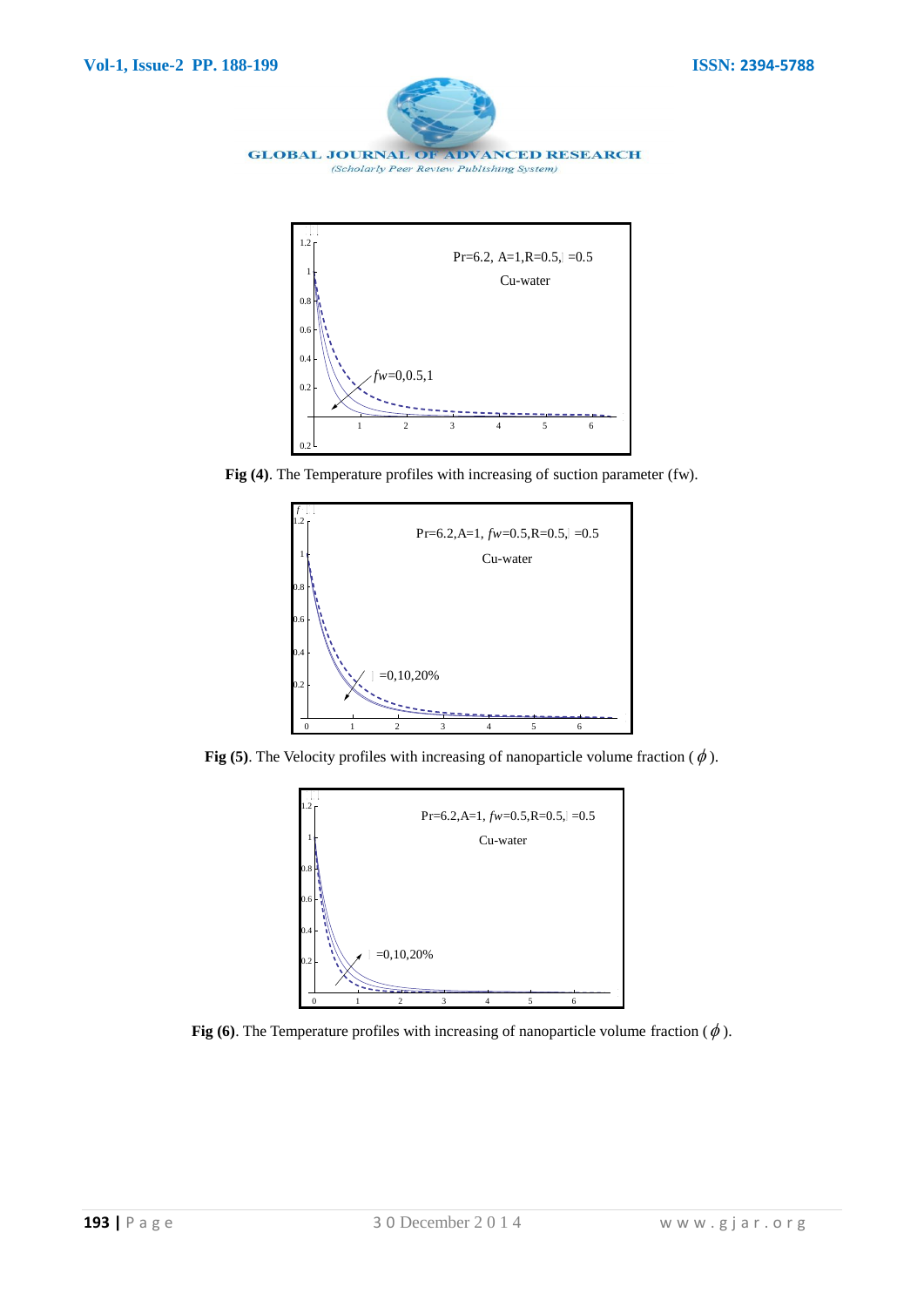





**Fig (8).** The Temperature profiles with increasing of heat source parameter ( $\delta$ ).

**Table (1).** Thermophysical properties of water and the elements Cu, Ag and Al2O3.

| <b>Properties</b>           | fluid (water) | Cu   | Ag    | <b>Al2O3</b> |
|-----------------------------|---------------|------|-------|--------------|
| Cp(j/kgK)                   | 4179          | 385  | 235   | 765          |
| $\rho$ (kg/m <sup>3</sup> ) | 997.1         | 8933 | 10500 | 3970         |
| K(W/mK)                     | 0.613         | 400  | 429   | 40           |

To validate the numerical method used in this study, the case of  $(A=0,R=0,\delta=0$  and  $\phi=0)$  was considered in table (2) and the results for -θ'(0) are compared with the numerical solution which reported in Ishak *et a.l* [18]. Also the values of -*f* ''(0) at steady state are compared with the analytical solution which reported in Hamad [24] in table (3).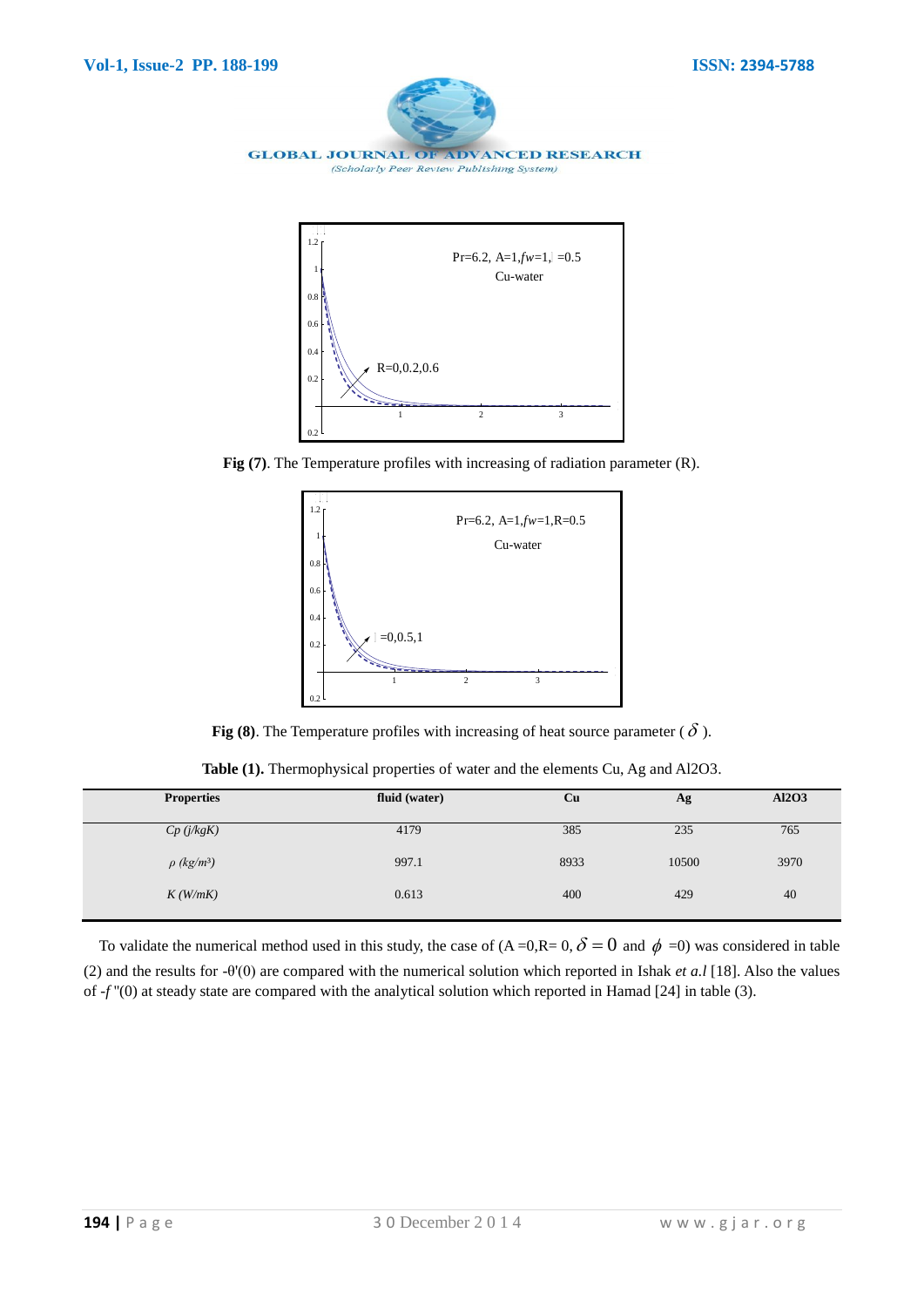

#### **GLOBAL JOURNAL OF ADVANCED RESEARCH**

(Scholarly Peer Review Publishing System)

| <b>Table (2).</b> Values of - $\theta'(0)$ for a various values of (fw) and Pr at A=0, R =0, $\delta = 0$ , $\phi = 0$ . |  |  |  |
|--------------------------------------------------------------------------------------------------------------------------|--|--|--|
|--------------------------------------------------------------------------------------------------------------------------|--|--|--|

| Pr | $F_{W}$ | Ishak et al [18] | present results |
|----|---------|------------------|-----------------|
|    | $-1.50$ | 0.50000          | 0.50000         |
|    | $-1.50$ | 0.64520          | 0.64516         |
|    | 1.50    | 2.00000          | 2.00000         |
| 10 | 1.50    | 16.08420         | 16.08422        |

Table (3). Values of - f ''(0) for a various values of (  $\phi$  ) at Pr=6.2, A=0,R=0,  $\delta=0$  , fw=0 for Cu- nanoparticles.

| $\varphi$ | Hamad [24] | present results |
|-----------|------------|-----------------|
| 0.05      | 1.10892    | 1.10892         |
| 0.1       | 1.17475    | 1.17474         |
| 0.15      | 120886     | 1.20888         |
| 0.2       | 1.21804    | 1.21804         |

From the engineering point of view, the most important characteristics of the flow are the skin friction coefficient, and Nusselt number which are indicate physically to surface shear stress, and rate of heat transfer respectively. This characteristics effect directly on the mechanical properties of the surface during heat treatment process, such that increasing the rate of heat transfer from the surface accelerates the cooling of the surface which improve the hardness and shear strength of the surface but on the other hand decrease the ductility of the surface and increase surface cracking.

a) surface shear stress

$$
\tau_{w} = \mu_{nf} \left( \frac{\partial u}{\partial y} \right)_{y=0} = \frac{\mu_{f} U_{w}}{(1-\phi)^{2.5}} \sqrt{\frac{a}{\nu_{f}(1-\gamma)}} f''(0)
$$

since the skin friction coefficient is given by

$$
C_f = \frac{2\tau_w}{\rho U_w^2}
$$
 i.e 
$$
\frac{2f''(0)}{(1-\phi)^{2.5}} = C_f \sqrt{R_e}
$$

b) surface heat flux

$$
q_{w} = -k_{nf} \left(\frac{\partial T}{\partial y}\right)_{y=0} = -k_{nf} \left(T_{w} - T_{\infty}\right) \sqrt{\frac{a}{\nu_{f}\left(1-\gamma\right)}} \quad \theta'(0)
$$

since the Nusselt number is given by

$$
Nu = \frac{xq_w}{k_f(T_w - T_\infty)} \qquad \qquad \text{i.e} \qquad \qquad \frac{Nu}{\sqrt{R_e}} = -\frac{k_{nf}}{k_f} \theta'(0)
$$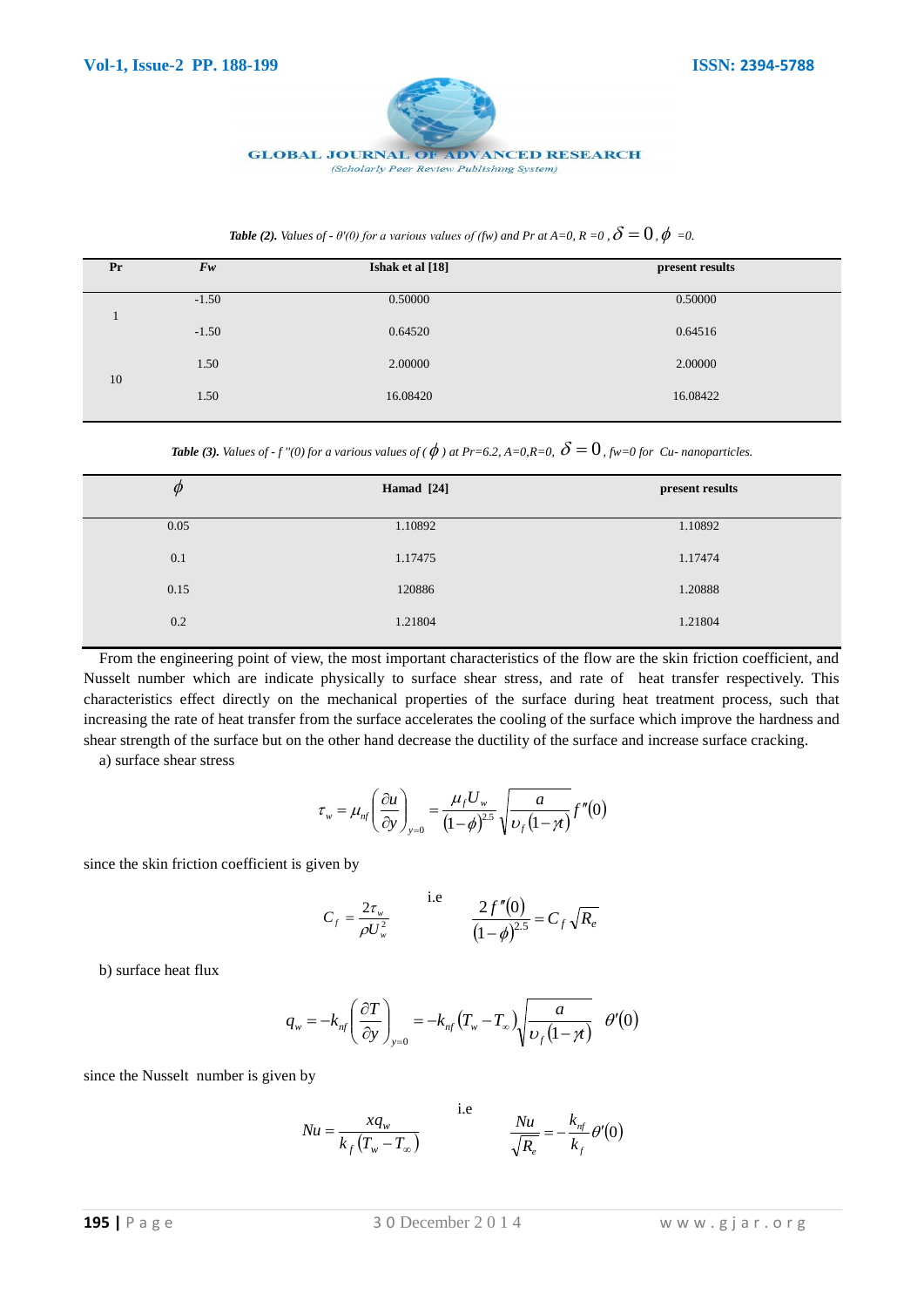

### **GLOBAL JOURNAL OF ADVANCED RESEARCH**

(Scholarly Peer Review Publishing System)

**Table (3).** values of velocity gradient and temperature gradient at the surface at  $\phi = 0.1$ ,  $\delta = 0.5$ , Pr = 6.2.

|              |              |                |           |               | (Cu-Water) nano fluid |         |           | (Ag-Water) nano fluid |         |         |           | (Al2O3-Water) nano fluid |         |         |
|--------------|--------------|----------------|-----------|---------------|-----------------------|---------|-----------|-----------------------|---------|---------|-----------|--------------------------|---------|---------|
| $\mathbf{A}$ | fw           | $\mathbf R$    | $-f''(0)$ | $-\theta'(0)$ | Cfx                   | Nu      | $-f''(0)$ | $-\theta'(0)$         | Cfx     | Nu      | $-f''(0)$ | $-\theta'(0)$            | Cfx     | Nu      |
|              |              | $\overline{0}$ | 1.04967   | 1.13491       | 0.00386               | 1068.65 | 1.07770   | 1.11793               | 0.00397 | 1052.74 | 0.94324   | 1.14154                  | 0.00347 | 1062.98 |
|              | $-1$         | 0.6            | 1.04967   | 1.01620       | 0.00386               | 956.87  | 1.07770   | 0.99903               | 0.00397 | 940.78  | 0.94324   | 1.02367                  | 0.00347 | 953.23  |
|              |              | 1.2            | 1.04967   | 0.92873       | 0.00386               | 874.50  | 1.07770   | 0.91176               | 0.00397 | 858.60  | 0.94324   | 0.93658                  | 0.00347 | 872.13  |
| 1            |              | $\overline{0}$ | 2.34079   | 5.72400       | 0.00862               | 5389.77 | 2.48324   | 5.58073               | 0.00914 | 5255.31 | 1.87330   | 5.78023                  | 0.00690 | 5382.46 |
|              | $\mathbf{1}$ | 0.6            | 2.34079   | 3.81709       | 0.00862               | 3594.21 | 2.48324   | 3.71360               | 0.00914 | 3497.06 | 1.87330   | 3.86362                  | 0.00690 | 3597.74 |
|              |              | 1.2            | 2.34079   | 2.91084       | 0.00862               | 2740.88 | 2.48324   | 2.82628               | 0.00914 | 2661.48 | 1.87330   | 2.95685                  | 0.00690 | 2753.37 |
|              |              | $\overline{0}$ | 1.35502   | 1.69361       | 0.00499               | 1594.72 | 1.39471   | 1.67384               | 0.00513 | 1576.24 | 1.20673   | 1.70027                  | 0.00444 | 1583.27 |
|              | $-1$         | 0.6            | 1.35502   | 1.48878       | 0.00499               | 1401.85 | 1.39471   | 1.46938               | 0.00513 | 1383.70 | 1.20673   | 1.49483                  | 0.00444 | 1391.96 |
|              |              | 1.2            | 1.35502   | 1.34729       | 0.00499               | 1268.62 | 1.39471   | 1.32854               | 0.00513 | 1251.07 | 1.20673   | 1.35296                  | 0.00444 | 1259.85 |
| 2            |              | $\Omega$       | 2.61086   | 6.09234       | 0.00961               | 5736.61 | 2.76191   | 5.95168               | 0.01017 | 5604.64 | 2.11101   | 6.14051                  | 0.00777 | 5717.95 |
|              | 1            | 0.6            | 2.61086   | 4.16970       | 0.00961               | 3926.23 | 2.76191   | 4.07156               | 0.01017 | 3834.15 | 2.11101   | 4.20170                  | 0.00777 | 3912.56 |
|              |              | 1.2            | 2.61086   | 3.25502       | 0.00961               | 3064.96 | 2.76191   | 3.17741               | 0.01017 | 2992.13 | 2.11101   | 3.28247                  | 0.00777 | 3056.58 |

| $\phi$       | $\delta$       | (Cu-Water) nano fluid |         | (Ag-Water) nano fluid |         | (Al2O3-Water) nano fluid |         |  |
|--------------|----------------|-----------------------|---------|-----------------------|---------|--------------------------|---------|--|
|              |                | $-\theta'(0)$         | Nu      | $-\theta'(0)$         | Nu      | $-\theta'(0)$            | Nu      |  |
|              | $\overline{0}$ | 3.79357               | 2682.46 | 3.79357               | 2682.46 | 3.79357                  | 2682.46 |  |
| $\mathbf{0}$ | 0.5            | 3.41641               | 2415.77 | 3.41641               | 2415.77 | 3.41641                  | 2415.77 |  |
|              | $\mathbf{1}$   | 2.87500               | 2032.93 | 2.87500               | 2032.93 | 2.87500                  | 2032.93 |  |
|              | $\mathbf{0}$   | 3.26473               | 3074.10 | 3.19896               | 3012.43 | 3.30056                  | 3073.43 |  |
| 0.1          | 0.5            | 2.88623               | 2717.70 | 2.80751               | 2643.80 | 2.93501                  | 2733.04 |  |
|              | $\mathbf{1}$   | 2.12295               | 1998.99 | 1.69357               | 1594.82 | 2.29154                  | 2133.85 |  |
|              | $\mathbf{0}$   | 2.82234               | 3483.91 | 2.71197               | 3348.22 | 2.87304                  | 3471.18 |  |
| 0.2          | 0.5            | 2.45398               | 3029.19 | 2.31935               | 2863.48 | 2.52313                  | 3048.43 |  |
|              | $\mathbf{1}$   | 1.45842               | 1800.27 | 1.12963               | 1394.65 | 1.66750                  | 2014.66 |  |

*Table (4). values of velocity gradient and temperature gradient at the surface at fw=0.5,R=0.5,A=1, Pr = 6.1.*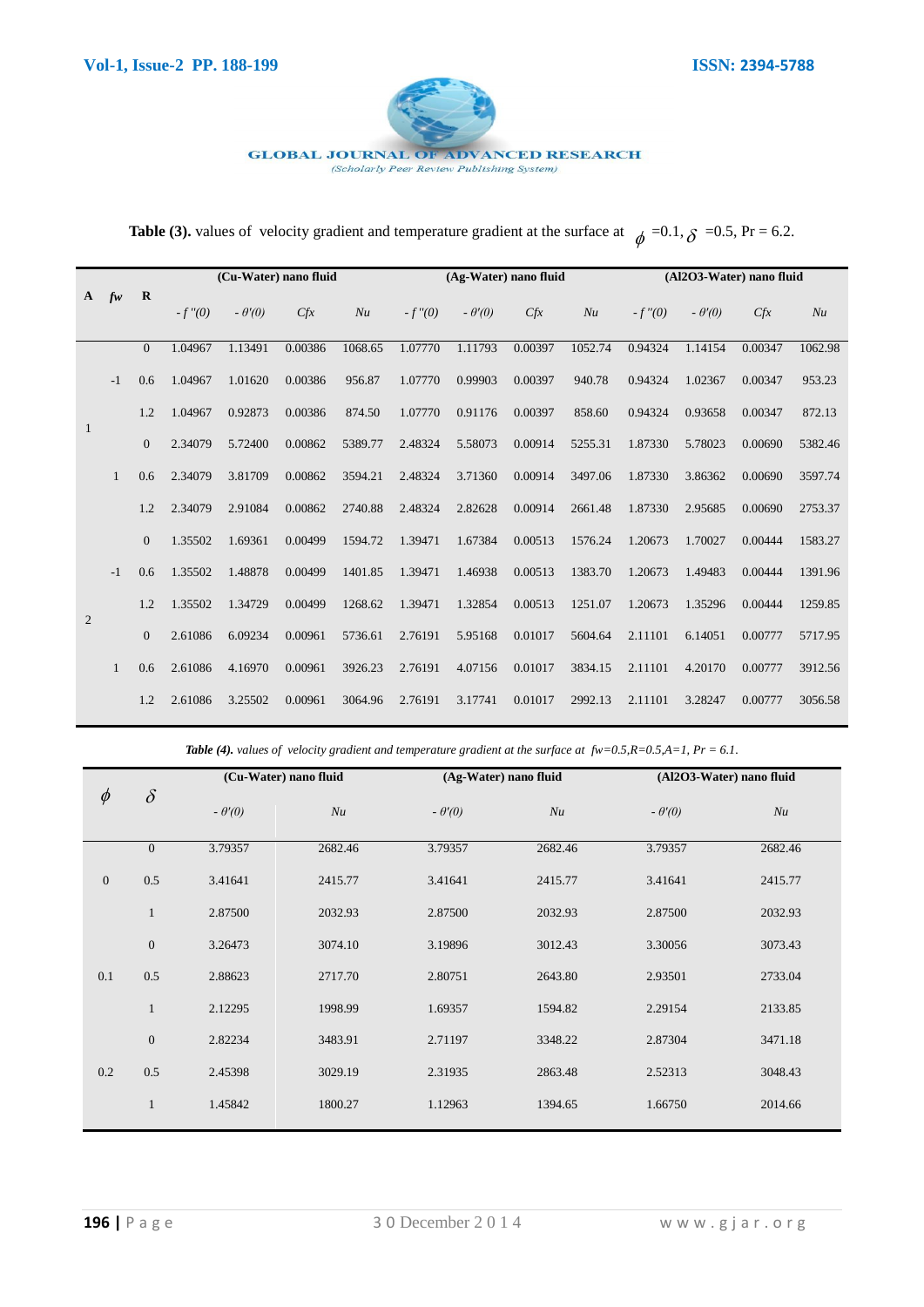

**GLOBAL JOURNAL OF ADVANCED RESEARCH** (Scholarly Peer Review Publishing System)

# **4. DISCUSSIONS**

We present in this study a mathematical model of a moving continuous surface embedded into a nanofluid. The influence of thermal radiation (R), heat source  $(\delta)$ , suction/injection (*fw*), nanoparticles type, and nanoparticle volume fraction  $(\phi)$ , and the unsteadiness parameter (A) on the velocity and temperature within the boundary layer are shown in figures (1-8). We consider three different types of nanoparticles, Cu, Ag and Al2O3 with water as the base fluid. Table (1) shows the thermophysical properties of water and the elements Cu, Ag and Al2O3. The prandlt number of the base fluid (water) is kept constant at 6.2,

The effect of unsteadiness parameter (A) on the velocity and temperature within the boundary layer of (Cu-nanofluid) are shown in figures  $(1\&2)$  It is observed that the velocity and temperature within the boundary layer decreases with increase of the unsteadiness parameter. also increase the unsteadiness parameter decrease the boundary layer thickness

Figures (3) and (4) show the effect of suction/injection parameter on the velocity and temperature within the boundary layer of Cu-nanofluid respectively. It is observed that the increases of suction/injection parameter decrease both the velocity and temperature within the boundary layer.

The effect of nanoparticles concentration (volume fraction) ( $\phi$ ) on the velocity and temperature within the boundary layer of Cu- nanofluid are shown in figures (5&6). It is observed that increases of nanoparticle volume fraction decrease the velocity but increase the temperature within the boundary layer.

The effect of thermal radiation parameter (R) and heat source parameter ( $\delta$ ) on the temperature within the boundary layer of (Cu-nanofluid) are shown in figures (7&8) respectively. It is observed that increase the thermal radiation and heat source increase the temperature within the boundary layer.

Table (3&4) show the values of velocity gradient and temperature gradient at the surface and the corresponding values of skin friction and Nusselt number for different values of (A),  $(fw)$ , and (R) at  $R_e = 5x10^5$ . The effect of Nanoparticles type, nanoparticle concentration, steady and unsteady motion, suction and injection, and thermal radiation, heat generation on surface shear stress, surface heat flux and the mechanical properties (hardness, stiffness, strength, surface cracking, etc.) are discussed below.

## A. type of nano particles

It is clear from table (3) that the values of velocity gradient at the surface increased gradually by changing the nanoparticle from Al2O3 to Cu to Ag. but the opposite effect occurs on temperature gradient. on the other hand the skin friction and surface shear stress are higher in the case of Ag-nanofluid than that in Cu and Al2O3-nanofluid, also the Nusselt number and rate of heat transfer from the surface are higher in the case of Cu-nanofluid than that in Al2O3 and Ag-nanofluid, which means that using Cu-nanofluid as a cooling medium is more useful for the surface hardness and strength.

B. concentration of nano particle within the base fluid

Table (4) shows that the values of velocity gradient at the surface increase gradually by increase the particle volume fraction from 10% to 20% in the case of Cu and Ag-nanoparticle and decrease for Al2O3 nanoparticle, But the temperature gradient decreases by increase of it for all types of Nanoparticles.

On the other hand the skin friction and Nusselt number both increase with increase of the concentration of nanoparticle within the base fluid. But in the presence of heat source the effect of nanoparticle concentration may be reversed such that increase the heat source parameter decrease the Nusselt number.

In general using a nanofluid in the cooling process is more active to improve the mechanical properties of the surface, such that using nanofluid increase the rate of heat transfer by (10-40%) more than in the case of pure water that leads to accelerate the cooling of the surface which increase the surface hardness and strength.

## C. steady and unsteady motion

it is clear that the unsteady motion of the surface has a direct effect on the mechanical properties such that increase the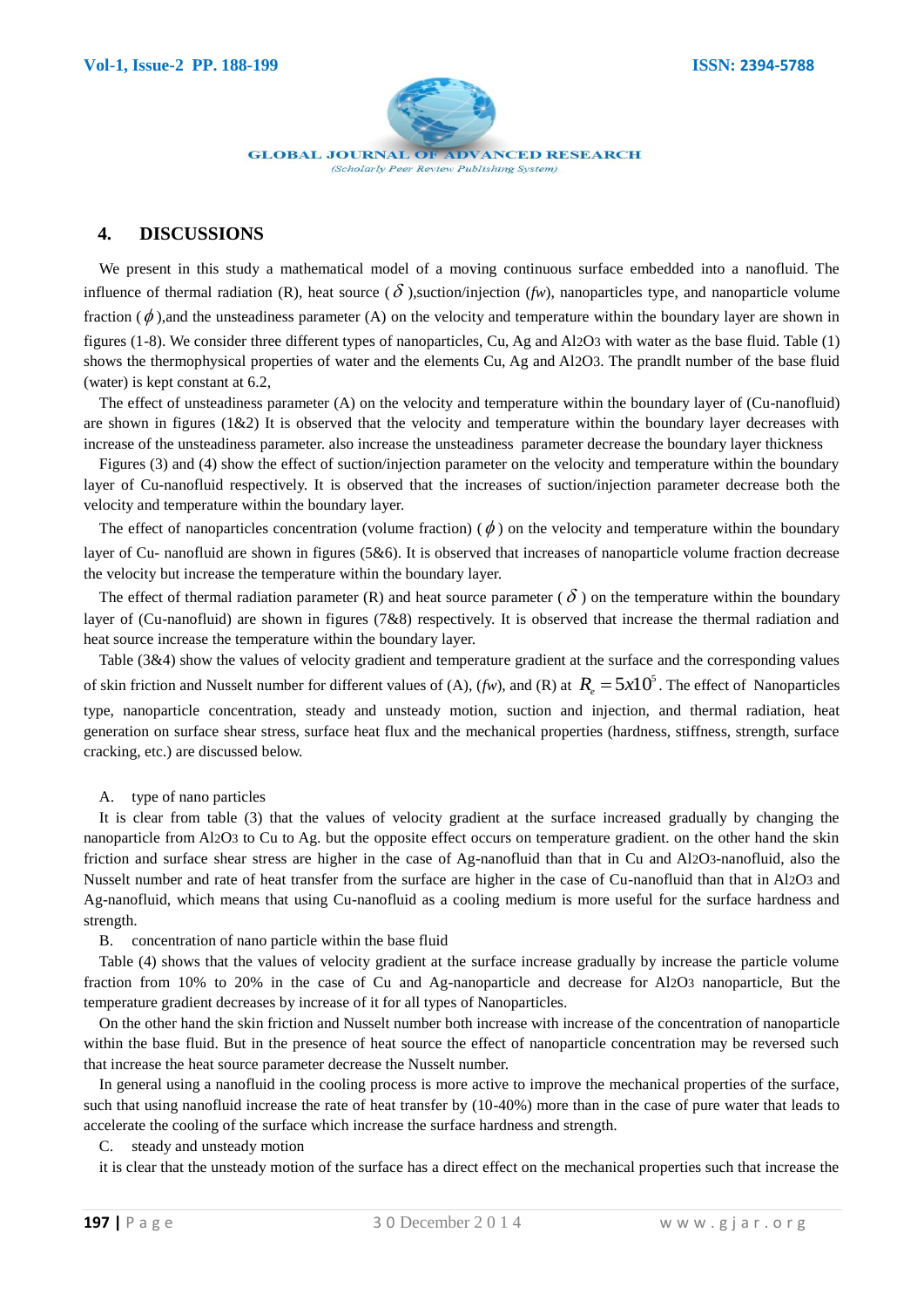

unsteadiness parameter increase the velocity gradient, skin friction, and surface shear stress also increase the temperature gradient, Nusselt number, and rate of heat transfer. it is worth mentioning that increasing the unsteadiness parameter from 1 to 2 increases the Nusselt number by 6% in the case of suction and by 40% in the case of injection for all types of Nanoparticles.

D. suction and injection process

one can say that the suction/injection process play an important role in the cooling process, such that in the case of suction the velocity gradient, skin friction, surface shear stress, temperature gradient, Nusselt number and rate of heat transfer all are higher than that in the case of injection. As we know from previous the increase the rate of heat transfer from the surface improve the mechanical properties of surface.

E. Thermal radiation and heat generation

One can observe that increasing the thermal radiation and heat source both decrease the values of Nusselt number and rate of heat transfer that means the hardness and the strength of the surface will be decrease in the presence of both parameters .

# **5. REFERENCES**

- [1] Schlichting H., Boundary layer theory, 6 *th* edn. McGraw-hill, New Yourk, 1968.
- [2] Sakiadis, B.C. Boundary layer behavior on a continuous solid surface. AIChE 1961, 7:26-28.
- [3] Crane, L.J. Flow past a stretching plate. Zeitschrift fur Angewandte Mathematik und physic 1970,21:645-647.
- [4] Grubka,K. M. Bobba, Heat transfer characteristics of a contuous stretching surface with variable temperature, (ASME) Journal of Heat Transfer, 107 (1985), pp 248-250.
- [5] Gupta P.S. and Gupta A.S. Heat and mass transfer on a stretching sheet with suction or blowing. Can. J. Chem. Eng. 55,744-746,1977.
- [6] Banks, W.H.H. Similarity solution of the boundary layer equation for a stretching wall. J. Mech. Theory Appl., 2,375-392-1983.
- [7] Ali M.E. On thermal boundary layer on a power law stretched surface with suction or injection. Int. J. Heat Mass Flow, 16,280-290,1995.
- [8] Elbashbeshy E.M.A, Heat transfer over a stretching surface with variable heat flux. J. phys. D, phys, 31, 1951-1955, 1998.
- [9] Elbashbeshy E.M.A., and Bazid M.A.A. the effect of temperature dependent viscosity on heat transfer over continuous moving surface. J. phys. D, phys, 33, 2721, 2000.
- [10] Elbashbeshy E.M.A., and Bazid M.A.A. . Heat transfer in a porous medium over a stretching surface with internal heat generation and suction or injection. Appl Math. Coput. 158(3), 799-807,2004.
- [11] Elbashbeshy E.M.A.,and Bazid M.A.A. . Heat transfer over a stretching surface with internal heat generation. Can. J. Phys. 81:699-703.
- [12] Elbashbeshy E.M.A.,and Bazid M.A.A. Heat transfer over a continuously moving plate embedded in non-darcian porous medium. Int. J. Heat Mass Transfer, 43,3087-2092,2000.
- [13] Devi C.D.S., Takhar H.S. and Nath G., Unsteady mixed convection flow in stagnation region adjacent to a vertical surface, Heat Mass Transfer 26,71-79,1991.